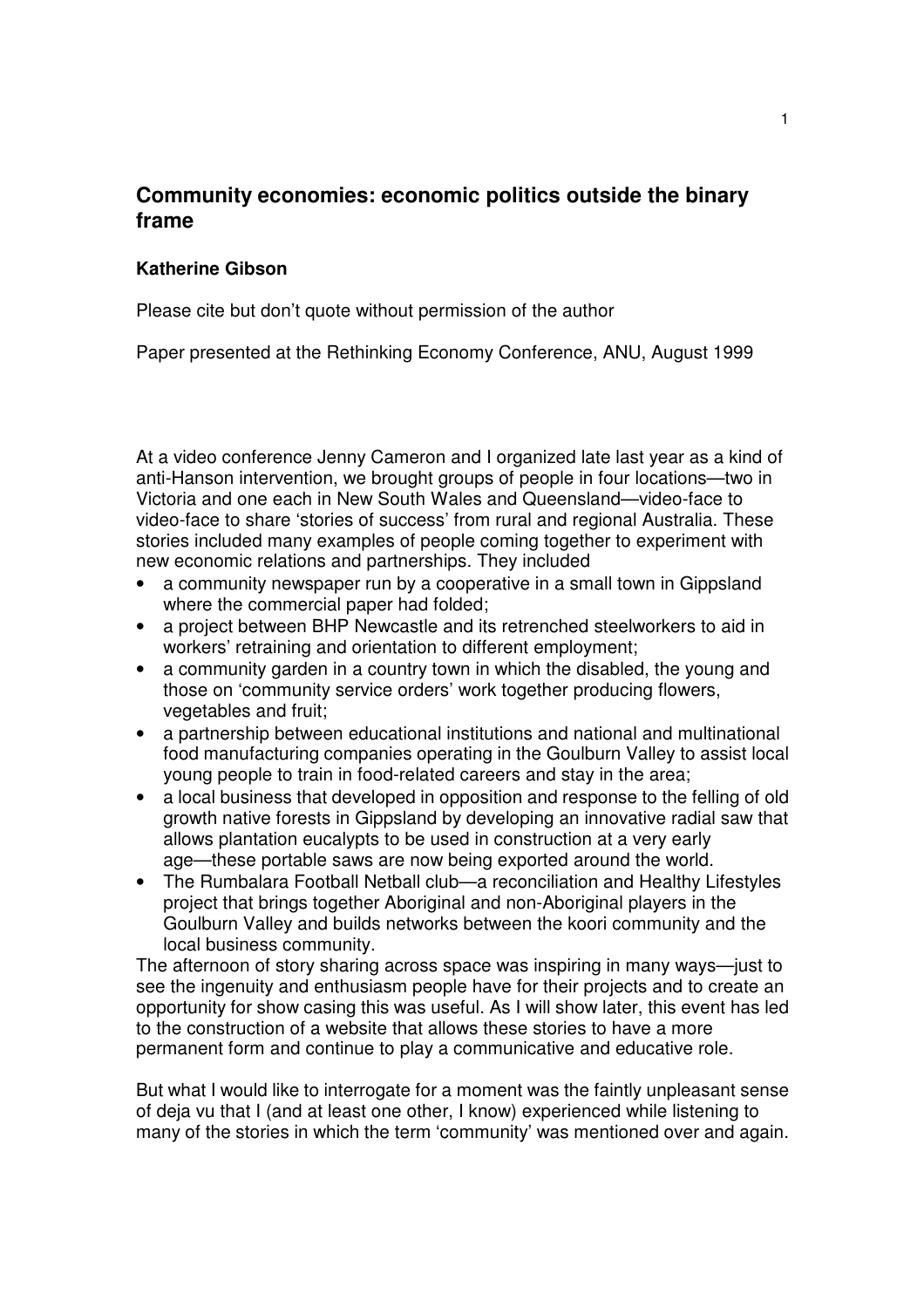My unease was associated with that voice in my head saying "this is so 70s" and those flash backs to community development projects (remember the Australian Assistance Plan of the Whitlam government?) from adventure playgrounds and food co-ops, to women's and workers health centres, small local business promotion, townscape revitalization and of course the community arts movement—of which Gay Hawkins has written a wonderful genealogy.

Why the sinking feeling, I have since found myself wondering? When all these remembered projects could, from my current theoretical position be seen as examples of non-capitalist economic practice? Was it the 'localness' of the stories that the video-conference showcased that made me shirk? Or their small scale-ness in the face of things (read globalization)? Or their association with a cosy but cloying sense of 'community' where recognition is based upon sameness? And where the fear of non-recognition, if not exclusion, lurks around any disclosure of difference or disagreement? Or was it the unexamined power of the term 'community' which disturbed me? A term which is, after all, used across the political spectrum as though it were an unqualified social 'good'?

Or was it that 'remembering the 70s' for me brought up not only memories of involvement in inner-city community activism and embarking on postgrad studies in community development at Macquarie University, but also a, from today's perspective, somewhat embarrassing rejection of these ties of community when I abandoned Australia, entered graduate school in the US, became enchanted with the rigors of Marxian political economy, and began studying multinational firms and the emergence of what we came to call 'global capitalism'? And just to add to the autobiographical note here, it was in this move that I met Julie Graham who, in her beat up old yellow VW with its "Eat the Rich" bumper sticker, was making her own escape from community activism—in her case a local women's movement taken over by lesbian separatists,

At graduate school in Worcester, the armpit of the North East as many referred to it, away from community as it was being enacted, if not enforced in Australia and the Connecticut Valley, we became firmly trapped in the vision of global power and local vulnerability (despite the contradictions staring us in the face—namely the considerable powers that were being marshalled and used to produce significant social and economic change in the movements we had to some extent left—here I'm thinking of the transformation in work, lifestyles and relationships wrought by the feminist movement and the smaller, but still lasting legacy, of the green bans movement in Sydney).

So the video-conference raised for me a set of feelings and memories that are uncomfortable—and this presentation is one attempt to analyze the unease that is generated for me when the terms 'community' and 'economy' are said together in one breath—as they are in the very name of our collaborative 'Community Economies Project'.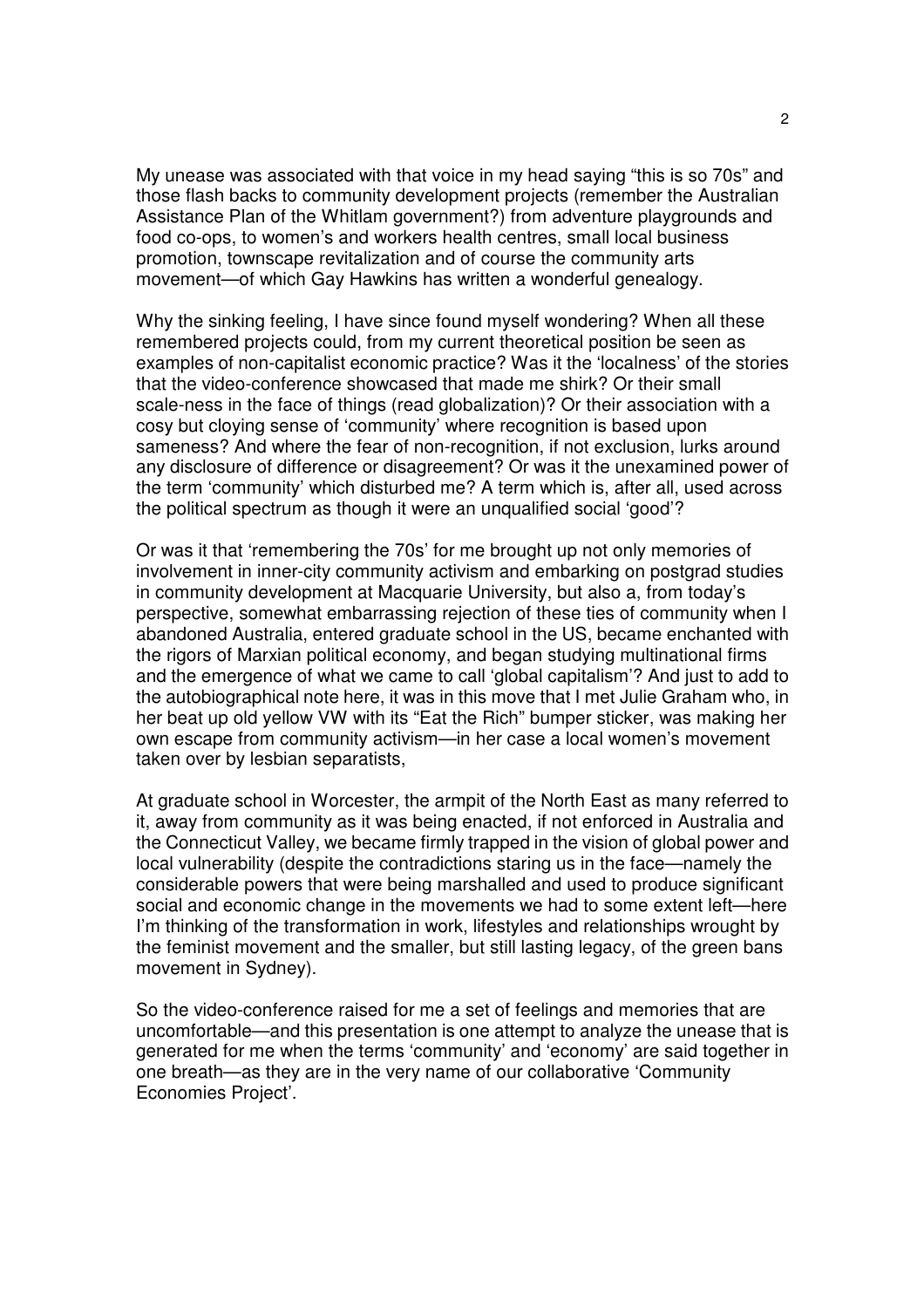The notion of 'community economies' conjures up images of small scale and locally identified economic activities, of indigenous economic practices based on local knowledges, of household transactions and labour processes, perhaps of alternative economic enterprises like cooperatives, collectives, voluntary labour exchanges, local trading networks, as well as images of those associational relationships that constitute 'social capital'--the new catch phrase of policy makers across the political spectrum.

In that these images highlight the local, the small scale, the social and cultural, the alternative, they are necessarily positioned as 'other' to the so-called 'real economy' of international markets, competitive dynamics and agglomerative tendencies which operate at the global scale. They are represented in a capitalocentric discourse as either the pre-modern remnants that have survived despite the global reach of the capitalist market, the romantic experiments that operate in the interstices of the capitalist world economy, the supportive cultural or domestic context upon which capitalist development is built, or incubator sites from which new capitalist development will grow.

The community economic development literature is divided into advocates on one side of a kind of small business community entrepreneurialism that borders on local chauvinism and looks to economic growth as the way to ultimately transcend the fetters of localism. And on the other, proponents of self-reliance and sustainability who believe in a kind of 'natural community' predicated upon social, ecological and local holism that hankers after the construction of autonomous utopias.

It seems that when 'community' and 'economy' are put together the power, expansiveness, and universality of the latter term is rendered confined and constrained. When the terms 'community' and 'economy' are linked, what Iris Marion Young (1990) calls the 'ideal of community' appears to overcome the Masculinity of economy (its singularity, its centeredness, its universalism and above all its essential identity—as capitalist) and renders it different to itself, multiple, decentralized, decentered, face-to-face and human, small scale and above all local.

While I have no qualms about feminizing the Economy in any sort of way (indeed in our project we are interested in any strategies that help us to see the economy as heterogeneous and that help us to see the economic landscape as one of diversity), I am interested in exploring some of the effects of representing the economy in its 'community' guise.

My concerns come down to two main issues

• one is to do with the association of community with a presumed identity that is unified, known and shared, that is, the way that the ideal of community undermines expressions of difference.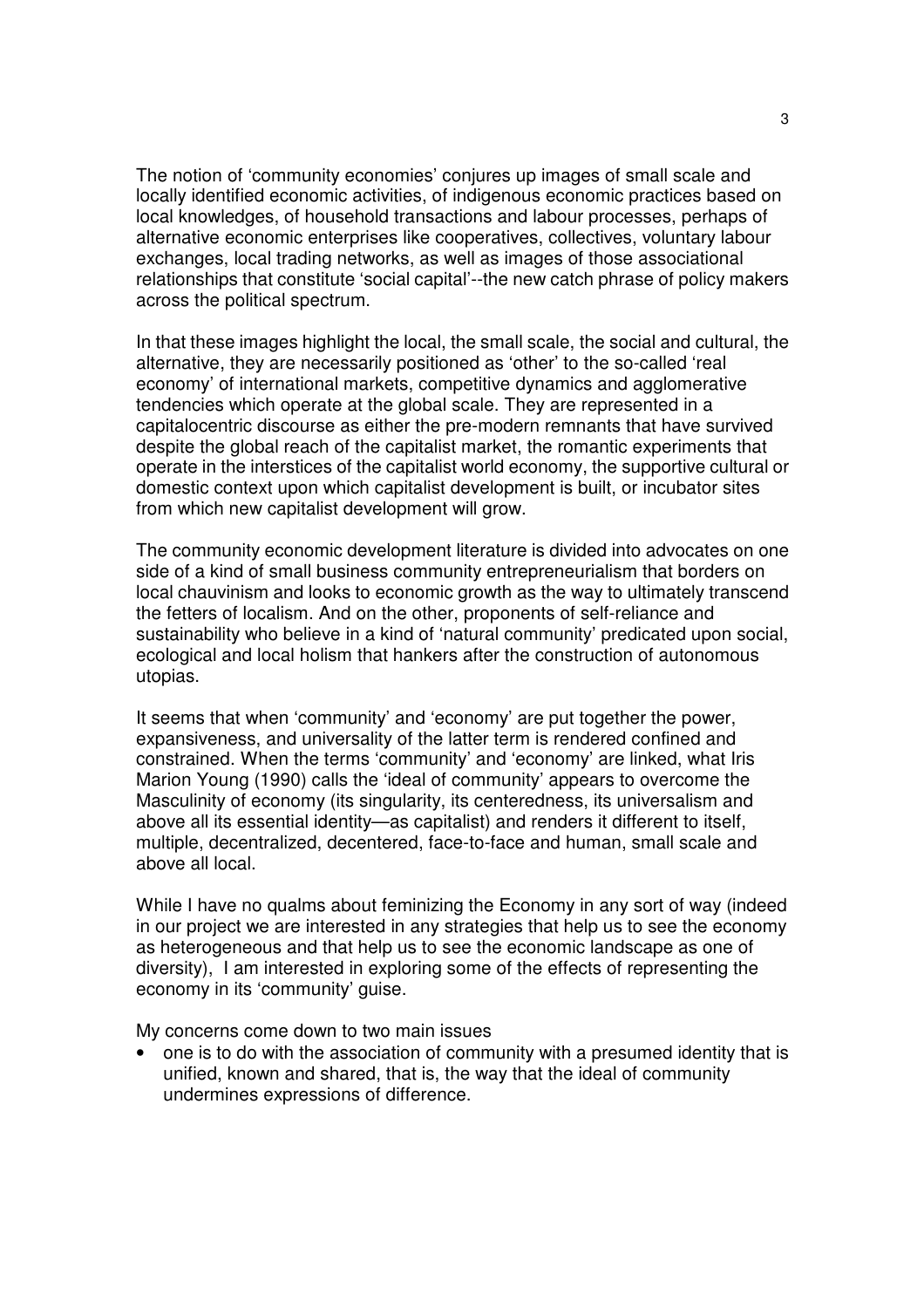• and the other is to do with the mapping of community onto the local and the small scale, and the way these scales are then configured as less powerful, less able to spread and infect other economic sites or scales, less determining of development pathways.

Both issues are of concern as I engage in a community-based action research project that is aimed at highlighting economic diversity and engaging in a conversation about rethinking economy. In this paper I will only discuss the first in detail. Let me deal first with my concerns around popular visions of community.

## 1. Community

For Iris Marian Young the 'ideal of community'

presumes [that] subjects can understand one another as they understand themselves….it privileges unity over difference, immediacy over mediation, sympathy over recognition of the limits of one's understanding of others from their point of view…(1990: 302, 300)

As it has become known in western thought, the term community, Young argues, expresses the desire to overcome individualism and difference, to produce social wholeness and mutual identification (1990: 302).

One of the interesting aspects of the term 'community' is the good work it seems to be able to do across the political and social spectrum. No matter in what context it is used—whether that of the global financial community, the gay community, the gambling community—it has some purchase.

Georges van den Abeele (discussing the work of Jean-Luc Nancy) traces the "ecumenical appeal of community" to the two slightly different etymologies of the word—on one hand  $com + unus$  meaning "what is together as one", and on the other hand  $com + munis$  meaning "with the sense of being bound, obligated, or indebted together"(1991:xi).

"As if by coincidence" he writes, "the rival etymologies point to the two classic ways the West has tried to theorize community, between the organicist notion of the "body politic" (a community that is absorption into oneness), and the idea of social contract (a community that is mutual indebtedness)." These differing interpretations of community have fed into divergent political philosophies and practices.

One one side is authoritarianism and totalitarianism where the social/political body is ruled by the head (the state or dictator) which stands in for the multitude making up the whole and in so doing speaks for and as the whole, eliminating difference through exclusion, deportation or extermination. On the other, are the 'freely'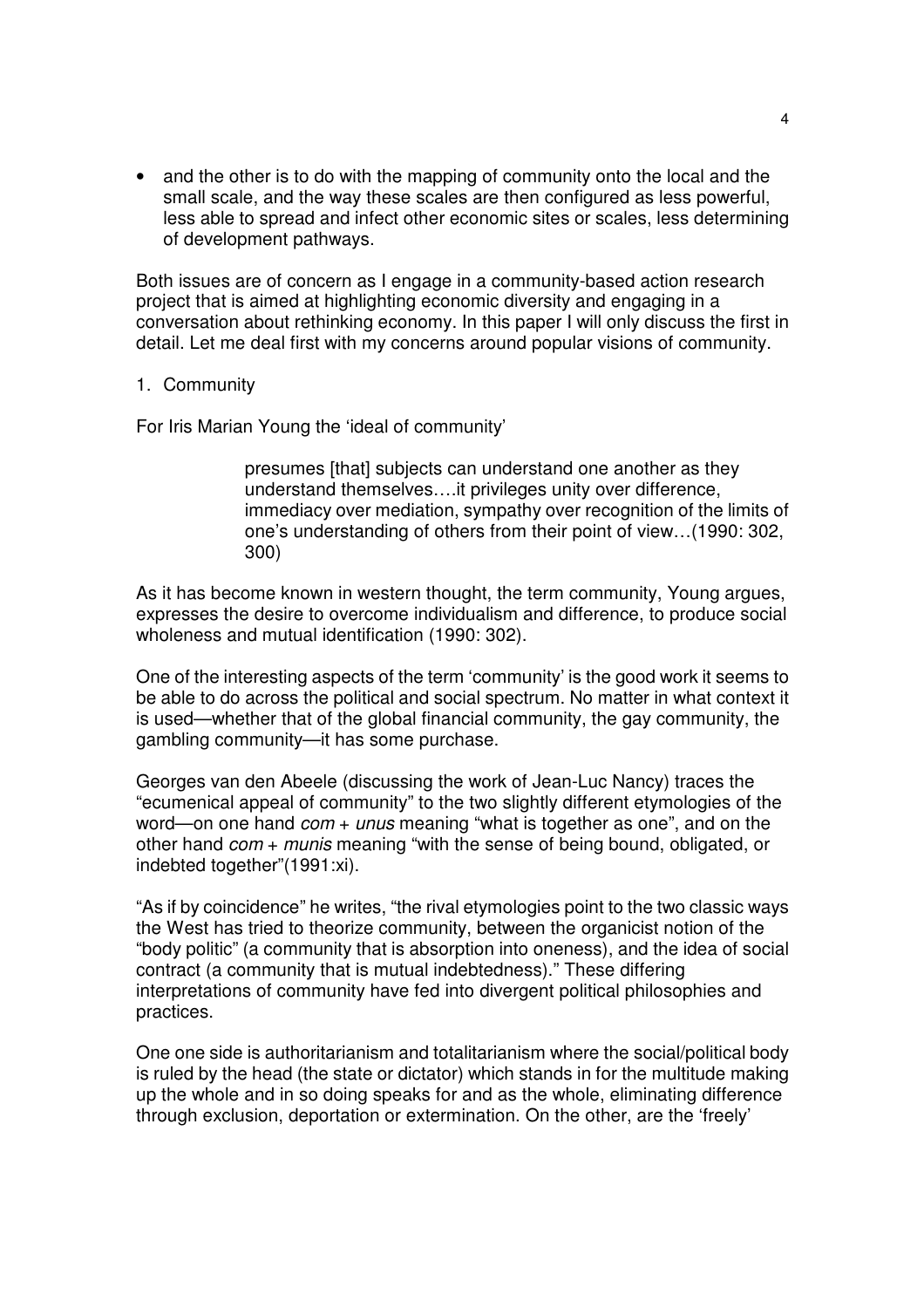aggregated self-determining subjects of possessive individualism whose differences in terms of access and ownership are erased as they enter the political or economic market place of contracts, deals and debts. So, it seems that in the discourse of Western metaphysics the language of community and collectivity is paired in opposition to that of individualism and particularity, and the dominant political philosophies have worked hard to suppress the dangerous individual differences that threaten social order by folding them into a notion of community in which oneness/sameness rules and difference is 'overcome'.

We can see a parallel in the enlightenment discourse of economy in which the universal need for survival stands in stark opposition to individual differences in access to the means of survival, and dominant theories of Economy have similarly worked hard to suppress the dangerous inequalities that threaten the social order by cloaking them in an equalizing doctrine of individual needs and rights that harnesses difference into the very maintenance and self-regulation of economic and social well-being (though concepts such as the division of labour, or the wage contract).

Both meanings of community resonate with dominant representations of economy. On one hand we have the unified organismic image of the capitalist economy (ruled by the sphere of production and its dynamics of profitability) that builds upon the notion of a community absorbed into oneness—a community sustained by the health of the body economic. A body whose makeup then stands in as the model for all Economies. And on the other we have the atomized image of multiple rational economic actors (both enterprises and individual consumers) who constitute that economic whole called 'market capitalism', an image that builds upon the notion of a community of mutually obligated and indebted individuals. Here community is sustained by adherence to the rights of contract and the rules of supply and demand.

That both representations of Economy (as quintessentially capitalist) successfully erase the recognition and possibility of economic difference is one of the arguments developed in our book The End of Capitalism (As We Knew It).

But what I want to focus in on here is not the issue of economic difference, it is on how the notion of community is embedded in economic thought. Because it is this notion of oneness and indebtedness, and its implicit reference to sustenance and care of the other, that is fundamentally problematic as well as potentially liberating. Both the visions of community as 'being together as one' or as 'being obligated or indebted together' are infected by an ethic of care. And in that Economy is associated with material survival, as well as social order, it too can be seen as haunted by relations of care of the other.

Where notions of community founder is when greater emphasis is placed upon the definition of the 'one', the designation of the 'who', of who is together, that is, on defining the **commonality** of being, rather than on what Jean-Luc Nancy refers to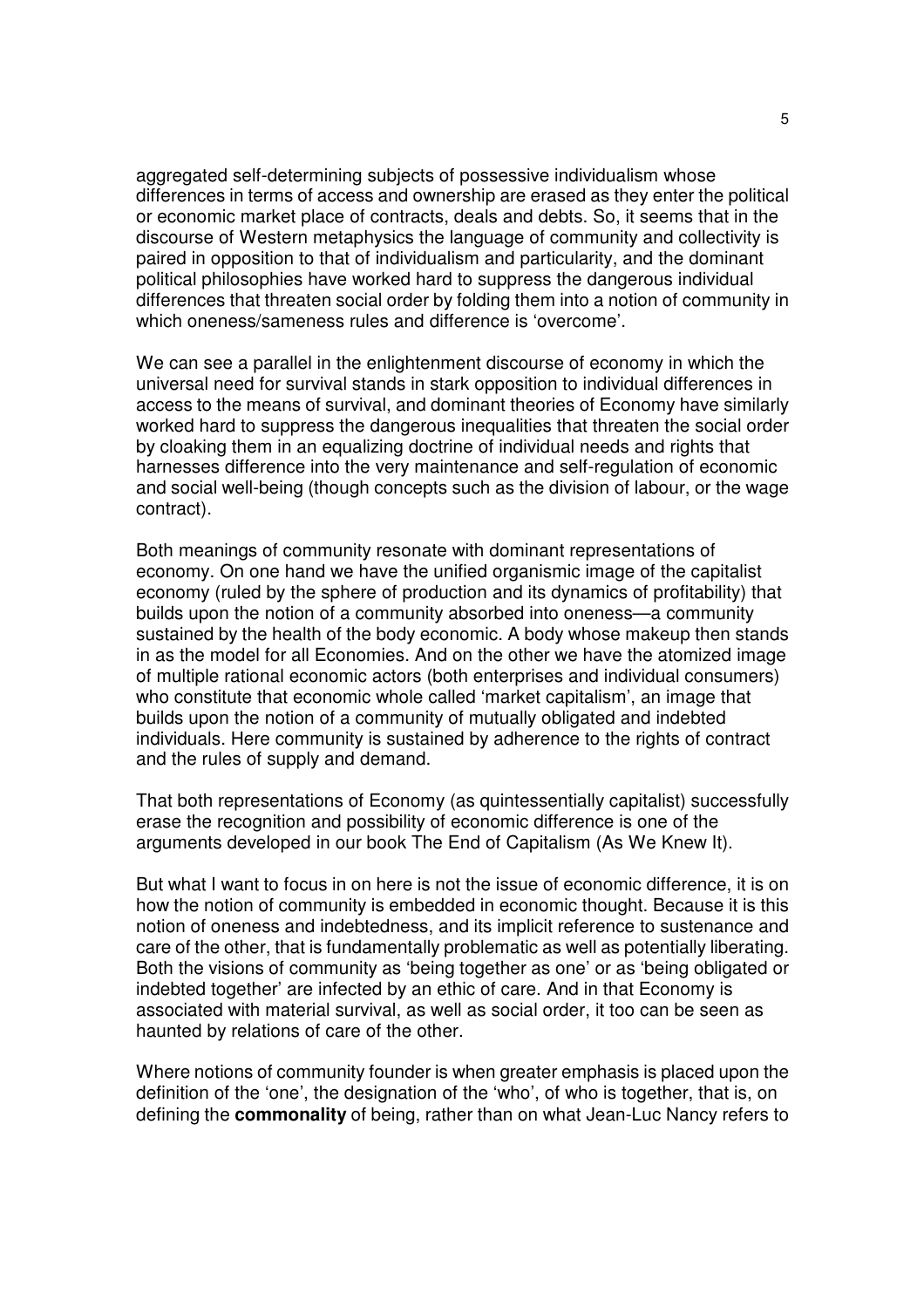as the **being in** common. For Nancy this latter is a mode of being that presupposes that there is "no common being, no substance, no essence, no common identity, **but that there is being in common**." (1991:1)

It is these issues of care and being-in-common that have emerged as potent forces in discussions with people in the La Trobe Valley (LTV)—the major 'local' site of our conversations around economy at present. People in the LTV have lived for a long time with a sense that their community and their economy have existed in harmony. The state developmentalist agenda that built up the Valley as the major source of electrical power for Victoria was predicated upon the vision of a healthy state-owned power generation industry and a vibrant regional community of miners, power workers, their families and service providers. The fictive oneness of the LaTrobe community was of course always built upon the exclusion of certain groups from active involvement in the formal economy, particularly koori people and women. The central contract that produced community was one between male workers, local capitalists and the State.

The rationalization and then privatization of the State Electricity Commission (SEC) power stations and mines, has had a dramatic impact. The whole definition of the region's identity, the subjectivity of its inhabitants, the understandings of Economy and 'community' are all under examination. Notions of unity have been exploded….yet feelings of care remain.

Listen to the words of this power industry worker who participated in a focus group discussion we held with members of the Latrobe Valley community in 1997:

When Jeff Kennett came along and said, right we are eventually going to sell them, he had to get the power stations at an economical level so that they could look and say "Yes, that's a good business, I'll buy that."

He went about it by isolating each power station and saying "If you don't perform you'll go to the wall, but if you do perform, you might survive."

Just before we were being sold, we always demanded the figures of how efficient the plant was and how much profit was being made. It was a doomed station. It was supposed to be shut down in 2001. And we were down to running four of the eight units. Three were moth balled and one had had so much damage done to it, it was uneconomically viable to bring it back. And so we were given this information for the first time. And that information was the truth.

When we were shown the truth we all got together and we started doing things that we would never do before. When it comes to having done things right. That's what I am coming at. We have done things right to our own detriment. We've done the right thing and that's what people in the Valley have got to be proud of.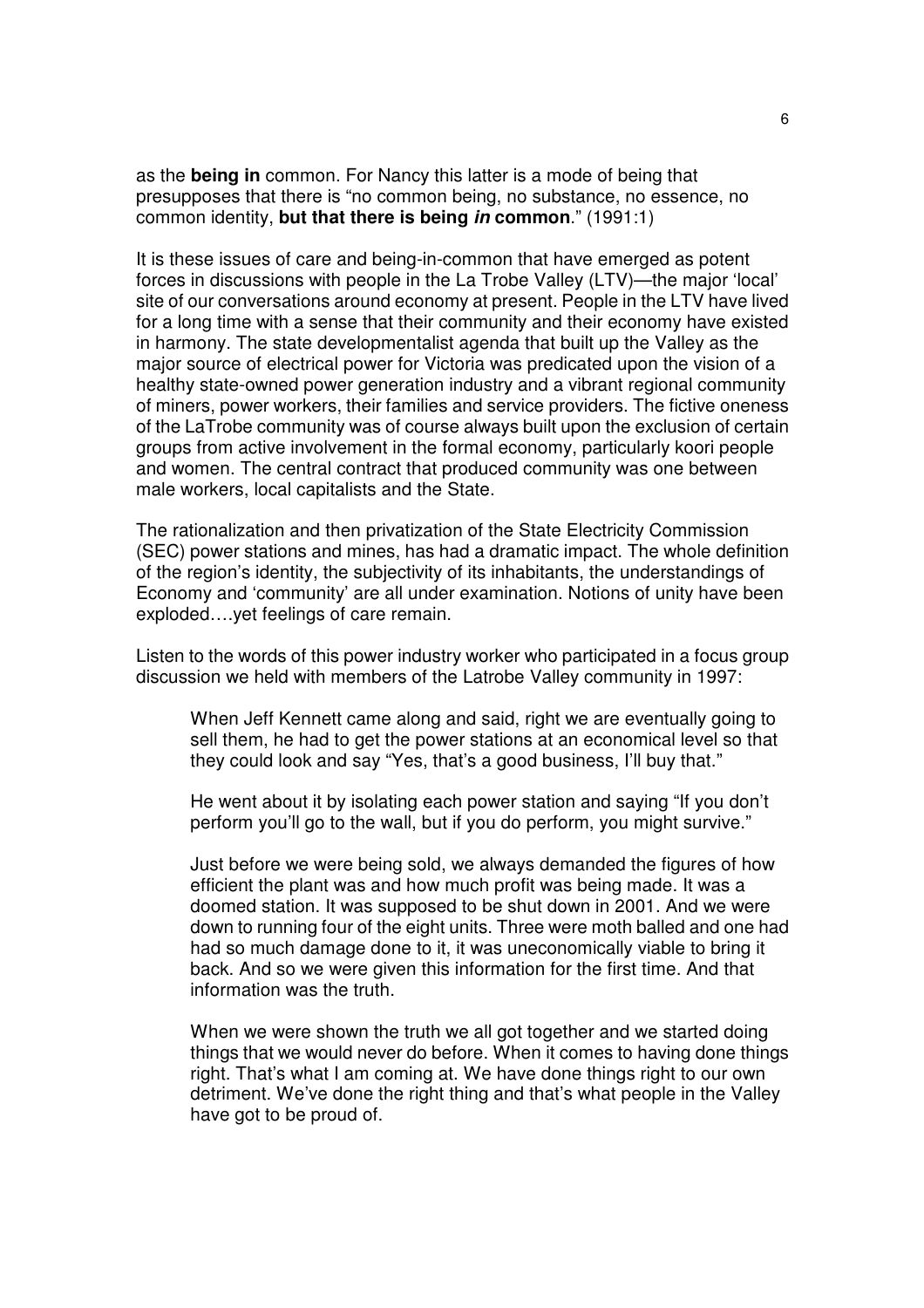Talk about the rest of it, I've done things right and I've still got a job. My mate hasn't got a job, and some care should be taken of him. That's how I feel about the place. I was fundamental in the process of actually taking their jobs off them. It was nothing for them to be picked up later and I feel really sorry for them. I've had a lot to do with those guys losing their jobs. But I knew it was the only way that the station I was in was going to survive in the long term.

Of the many issues raised by this statement I want to pull out two. One is the incredible shock of recognition that the 'health' of the body economic does not equate with the health of the social body, the community. The paring down of the labour force, the closing of inefficient plant, the facing up to the 'economic truth', the selling off of assets on the 'free market' have all ensured survival, but not care. In fact the well-being of the body economic is now predicated upon the exclusion of those once central to its functioning. The other is the intense expression of concern and care for the other (his mates) voiced by this man.

I would like to read this call for care as the call for a certain kind of community. Linda Singer writes in her essay "Recalling a community at loose ends"

…community is not a referential sign but a call or appeal. What is called for is not some objective reference. The call of community initiates conversation, prompts exchanges in writing, disseminates, desires the proliferation of discourse. When one reads the appeal to community in this way, as the call of something other than presence, the problematic posed by the prospect of community shifts to the economy of discourse and articulation. (1991:125)

In a sense Singer is referring to community as a call to becoming of something yet to be defined. I find this an exciting and potentially transforming idea.

What is interesting (and possibly enabling) at the present moment in the Valley is that the traditional paternalistic call of community associated with the state and the SEC has been silenced, and no one clearly discernible call has taken its place. What is more, the traditional 'alternative' or dissident calls of community, (that are nevertheless still built on the idea of an overcoming or transcendence of difference) for instance, that of the Marxist vision of communism or that of the Christian doctrine of communion, no longer hold the appeal they once had.<sup>1</sup> (Though with the rise of attendance at non-denominational churches in the Valley, perhaps that of the Christian community is on the increase).

 1 All 'alternatives', for Nancy, are brought down by their inability to think beyond the self-generating subject—the subject as already known, as being or as coming into being at some future moment. In that the states of redemption, revolution and the compromise of consensus are all forms of 'emancipation' based upon a known subject, the call of community is not a call into being of something new, but the enstatement of a presence that is pre-constituted.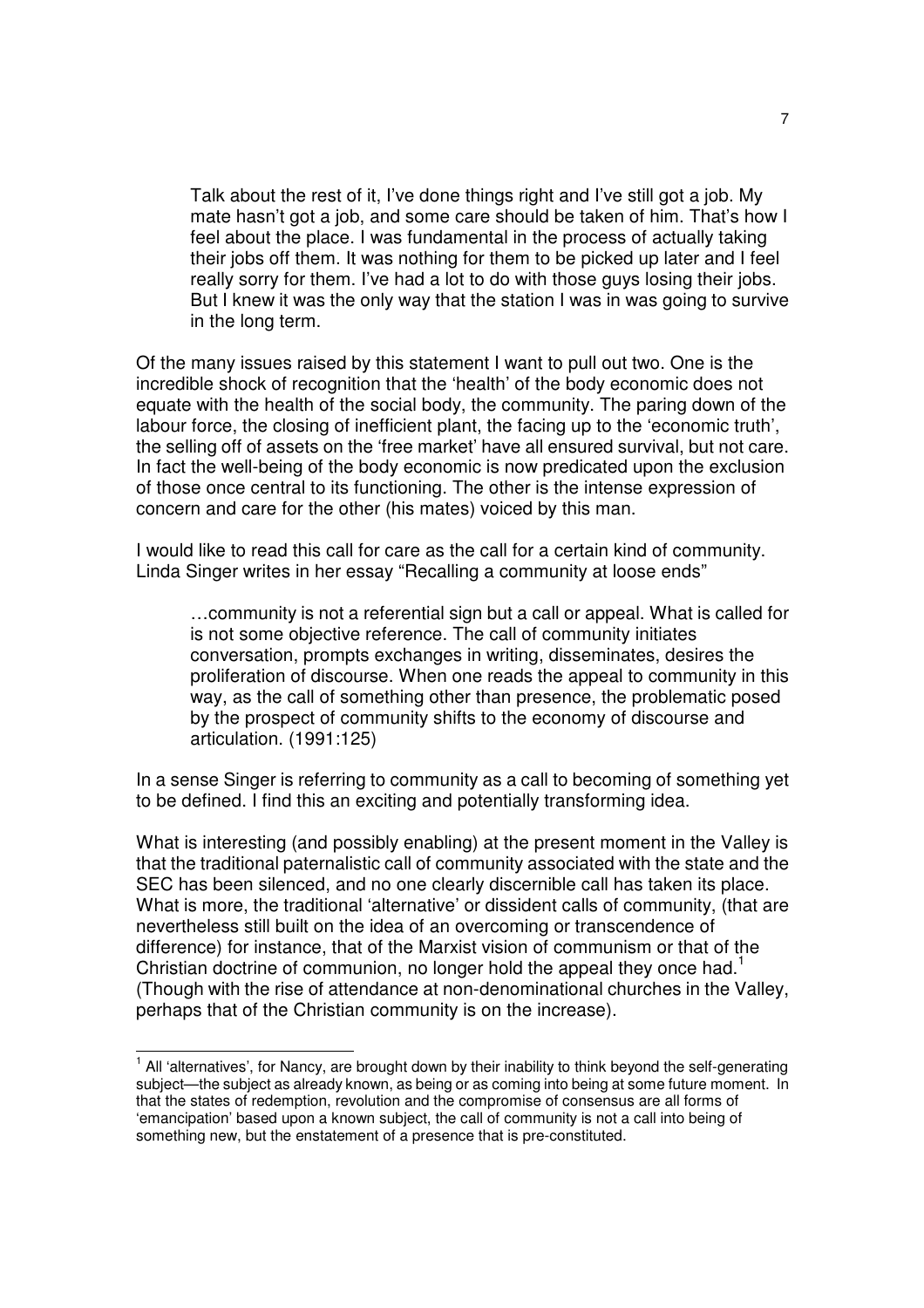There is, however, a strong sense of the becoming of a being-in-community that is voiced in the Valley. Listen to this statement from a young woman who grew up in the region and is now a successful business woman. She talks about the commitment to staying in the Valley:

We've taken it all on board, we've taken all the ugliness and everything with it and said we are going to see this through. There is even individuals here today who have actually said that it's been painful, it's been hard, let's help someone else. Let's make the blow a little less painful for them. This is a strong community, it comes forward today, everyone's here prepared to work together but we need to sell that to the wider group. We need to be more astute, there will be more threats. This is not the last and it wasn't the first.

This statement gives some expression to what Nancy has called 'being-in-common'. Without predicating what or who constitutes the 'we' she refers to, this woman talks of the being-together of the people in the Valley, of the care people are offering one another and of the creative energies that might be unleashed together. The authority to constitute the 'we' of community need not be seen as resting on sameness but on the very different experiences of being-in-common in this place.

As I see it, the challenge for our project in the conversations we are engaging in around rethinking economy is to allow this sense of community (as about care, creativity and difference) to inform our work.

Jean-Luc Nancy has argued that the "failure of communal models is…linked to their embrace of human immanence, that is, of totality, self-consciousness, self-presence" (1991:xiv). He wants to revive the notion of community as "neither a community of subjects, nor a promise of immanence, nor a communion of individuals in some higher or greater totality (a State, a nation, a People)" and we might add a Region (van den Abeele, 1991:xiv). He is keen to avoid the sense of community that is built upon already constituted subjects who are brought together in a constructed oneness.

I think Nancy and Young have identified the source of the unease I began with. The association of community with **a being** that is already known precludes the **becoming** of new and as yet unthought of ways of being. To liberate economic difference, I need also to liberate community from its traditional 'recourse to the subject'. In terms of economic activism this means resisting equating community economic development with Either growing the local economy through promotion of small business Or attempts to develop utopian self-sufficiency. Both strategies deny difference and express [a] "desire to bring multiplicity and heterogeneity into unity"—on one hand the unity of incubator capitalism or on the other that of a kind of 'natural community' based upon social and ecological holism.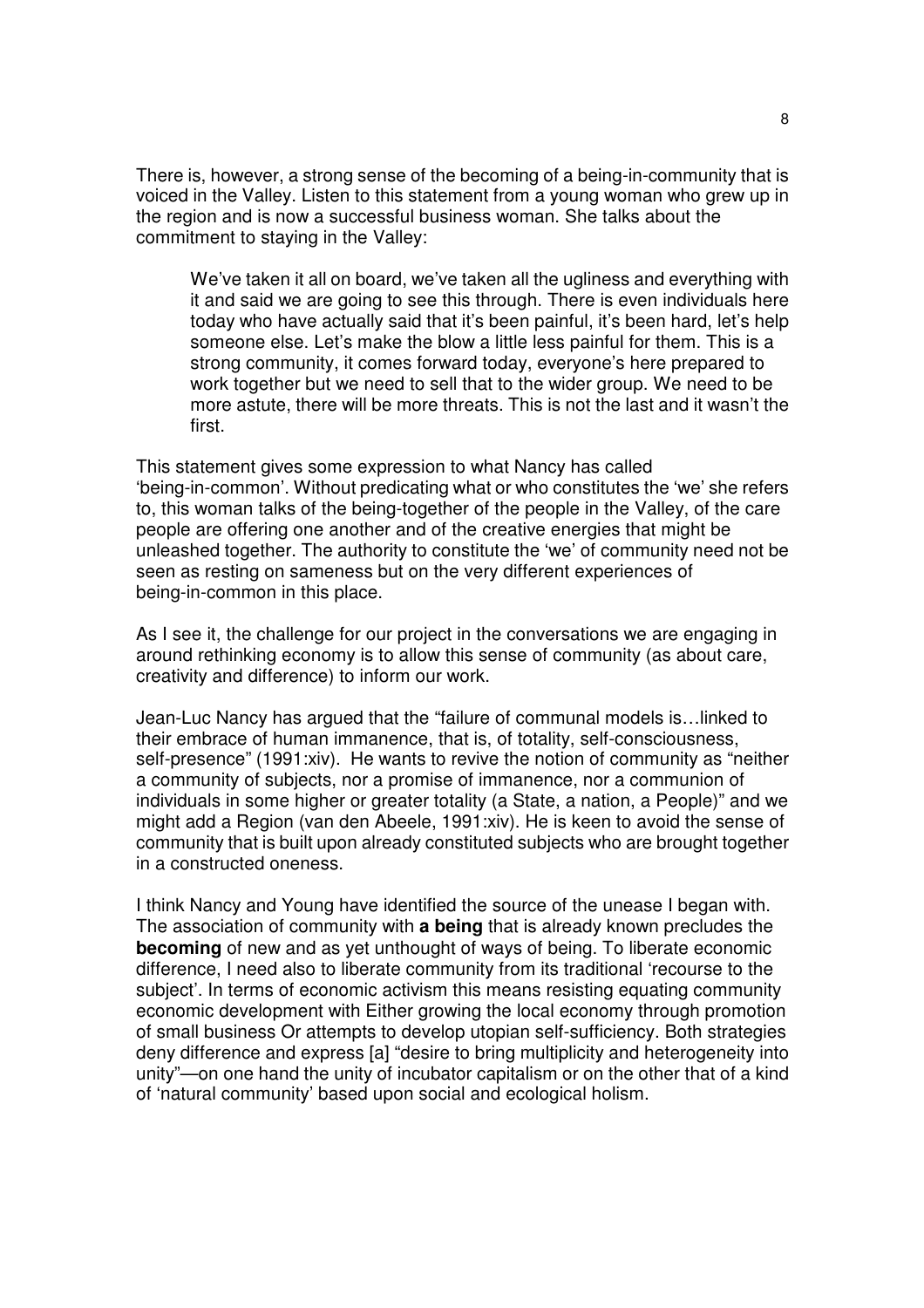What is so heartening is to find examples of communities at loose ends operating along side and within economic diversity in the Valley. One of our video conference stories illustrates this nicely. And I want to end with some of the glimpses of how Work Focus Inc is 'becoming' community and economy in the La Trobe Valley.

Work Focus Inc is a loose assemblage of projects that helps people with employment and self-employment—it grew out of a Federally funded Skill Share Project, continuing on when the funding was cut off. Some of its projects include Woodworx, (a mobile sawmilling operation), Gateway programs that help bridge the school to work transition and the unemployment to employment transition with skills courses, The Roundhouse Arts Incubator (a cluster of artisans working in a transformed steam train turning house in Traralgon), and Pam the Pearl Lugger—the restoration of a original Japanese pearl lugger using mainly voluntary labour.

Work Focus is fostering interesting connections

- Woodworx builds upon transactions between large multinational companies in the area (AMCOR a paper mill and one of the power stations) and the unemployed workers who 'man' the portable sawmills that cut down old timber on the dairy properties the companies acquire for plantation or coal mining purposes—access to the timber is granted free of charge. In addition, the employed AMCOR workers help the sawmillers out with informal training and by felling the larger trees on company time—in return for a few cartons of beer. Family farmers in the region who want their old cyprus pine windbreaks removed also allow Woodworx access to their timber gratis. Out of these exchanges: beer for felled timber; cleared land for wood; a community enterprise, a multinational corporation and self employed farmers build connections based upon their 'being together'. An ethic of conservation of timber resources is being developed as is a revalueing of so-called waste product. A loose affiliation across difference is potentially being forged.
- One of the Gateway programs involves older retrenched and retired workers working with school drop outs and homeless kids on woodworking skills. The workshop located at the showground in the shed that displays prize chickens during show week—for the other weeks of the year WorkFocus can use it as a woodwork shop. Kids gather here to make furniture for themselves using donated timber under the instruction of volunteer teachers. The shop is also used by the Woodworx team to build outdoor furniture made with recycled timber. The 'being together' in this workshop creates one sort of community of difference in which care is expressed in the kind of training and material support offered.
- The Gateway project also offers computer training, especially to women who have had time out of the formal labour force. At a recent meeting between our project and people gathered at Work Focus to talk about community assets and alternative economic activities, a young unemployed man became very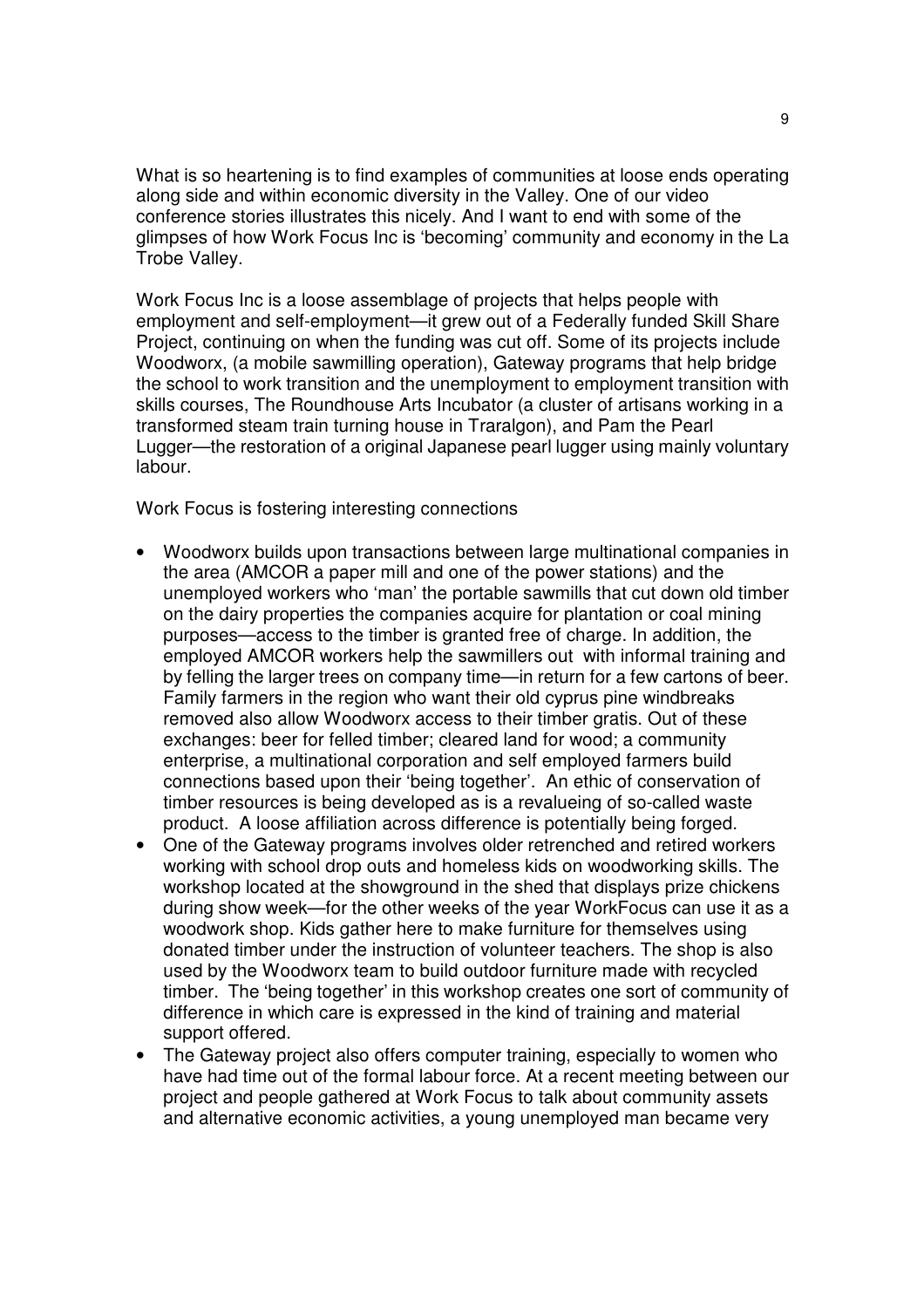agitated about why our project couldn't just give him the few thousand dollars he needed to start a lawn mowing business. His frustration and anger was dramatic and somewhat disruptive. After the meeting one of the older women who had been undertaking computer training and had heard the outburst offered her services to this young bloke to drive him around to jobs so that he could start the business he planned. She had a young son who she could see would potentially be in this man's position in a few years' time and wanted to explore how she could provide an opportunity for another. Across the differences of age and demeanor the glimmer of a community economy was seen.

In all these examples surplus labour or so-called waste product is being distributed to others without direct regard for a dollar outcome measured in established economic terms. These distributions are the economic flows that become new communities—communities at loose ends, communities of difference, communities of being together, but not being one. That sinking feeling is starting to abate. It is perhaps possible to envision community economies outside or beyond the binary frame.

 But what about my other concern with that about power and the local and small scale. Let me briefly end with some reflections on this issue.

2. The local and small scale

Since the local is the space of politics for most economic activists, I want to question its positioning as interior to the global and as a 'second best' political terrain. Not that this repositioning of the local hasn't been done already by quite a number of people--but in the so-called era of globalization it is continually being undone and needs to be done again.

In terms of interventions around economic politics, the community economy response is usually seen as pitted against globalization like a mouse trying to move a mountain. As an incredulous colleague derided me last year when I spoke of some of the projects ENGENDER is involved in:

"Do you really think that by earning \$1,000 a year from craft goods production, rural Indonesian households will be able to prevent their daughters from being exploited in the nearby Nike factory?"

Perhaps if he were here he might come back at me today with a similar comment to the effect that

"Do you really think that a few blokes pulling a mobile saw around Gippsland cutting down some windbreaks is going to solve the devastation of 8,000 jobs lost in the Latrobe Valley?"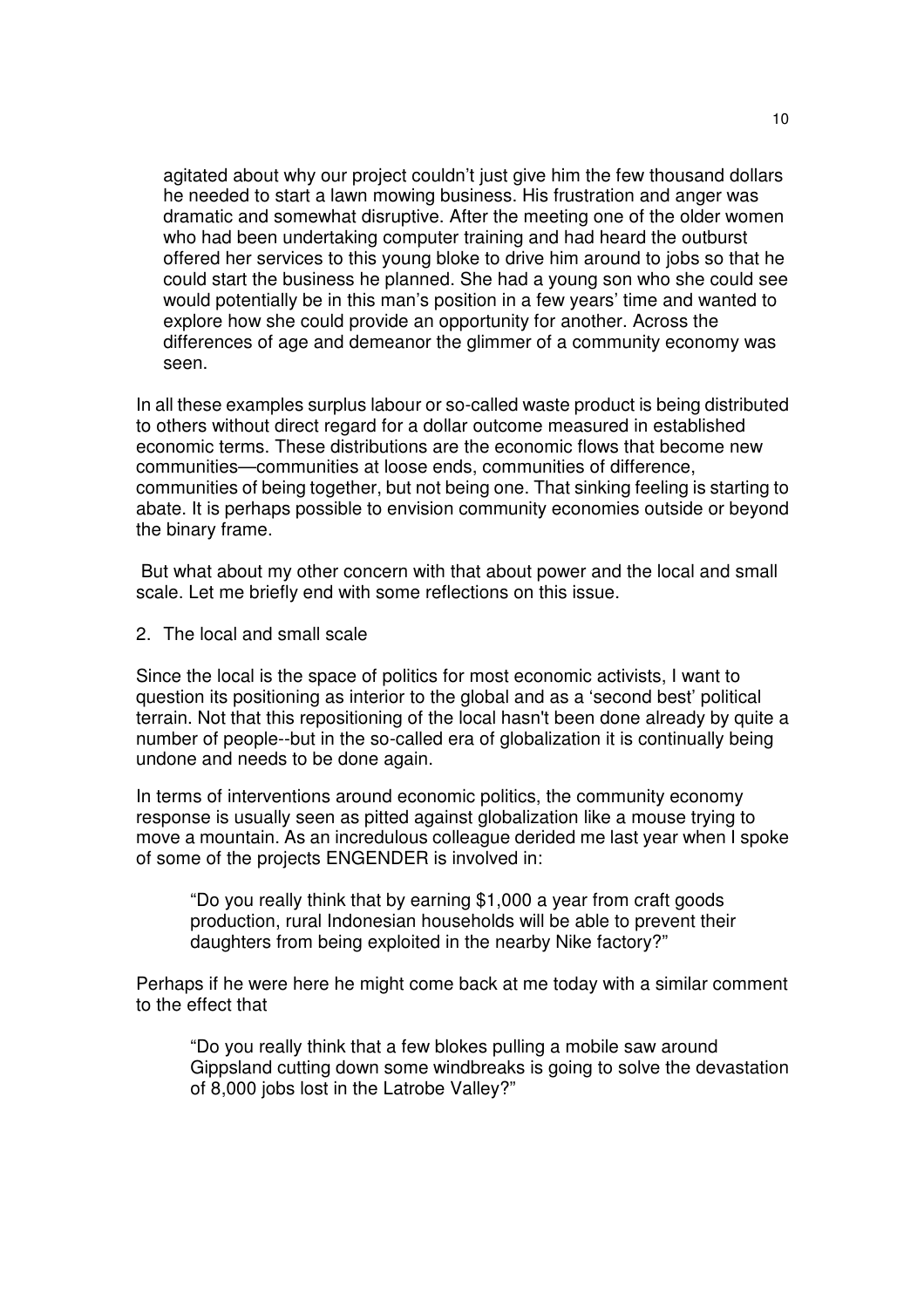We are all familiar with the denigration of the local as small and relatively powerless, defined and confined by the global. The global is a force, the local is its field of play. The global is penetrating, the local is penetrated and transformed. Of course, localities are not passive as we've seen in a number of presentations today. They interact in the process of transformation, creating in the process a heterogeneous landscape of globalization--but the relation of penetration isn't usually representated as going both ways. Somehow the global is untransformed in the process of interaction.

In its guise as a force called 'globalization,' the global appears as a telos on the move, one world in the relentless process of becoming. Globalization obtains some of its energy from its discursive association with capitalism, conceived as an irresistibly expansive form of economy. This compounds the subordination of the local. Not only is it subsumed as the interior 'other' to the global, but noncapitalist economic activities, community economies, involving households, collectives, independent producers, barter networks, etc.—all ostensibly local—are seen as contained and ultimately dominated by a global capitalist economy.

Critics have attempted to destabilize the global/local binary that constructs the former as sufficient, whole and powerful while the latter is deficient, fragmented and relatively weak. They point out that the global doesn't exist, or at least not in any stable and generic relation to other scales; scratch anything global and you find locality. Thus the contemporary formation of regional trading blocs is a process of regionalization and regulation, rather than one of unfettered globalization; and multinational firms are actually multilocal rather than global, though the statistics on their profits and internal and external transactions are used as indicators of globalization.

What becomes apparent when we look at globalization discourse and its critics is that globalization is the product of theorists, theorists reading the economic and social landscape for unification and integration, whereas it could just as easily be read for temporary interactions and partial interconnections.

Others point out that there's a tendency to objectify both local and global, to perceive 'localness' or 'globalness' as inherent qualities of an object rather than understanding them as scales of analysis or interpretive frames. So a MNC is global, a community is local. We need to resist this objectivist tendency if we are to free the local (and the community) from its position of subordination.

When a women's collective in SE Asia sells a commodity to a TNC, is that transaction local or global? And when Andy Knorr's radial saws which were invented to solve a local environmental problem in Gippsland are marketed around the world especially to those developing nations who have planted large eucalyptus plantations to combat deforestation—is this small business local or global?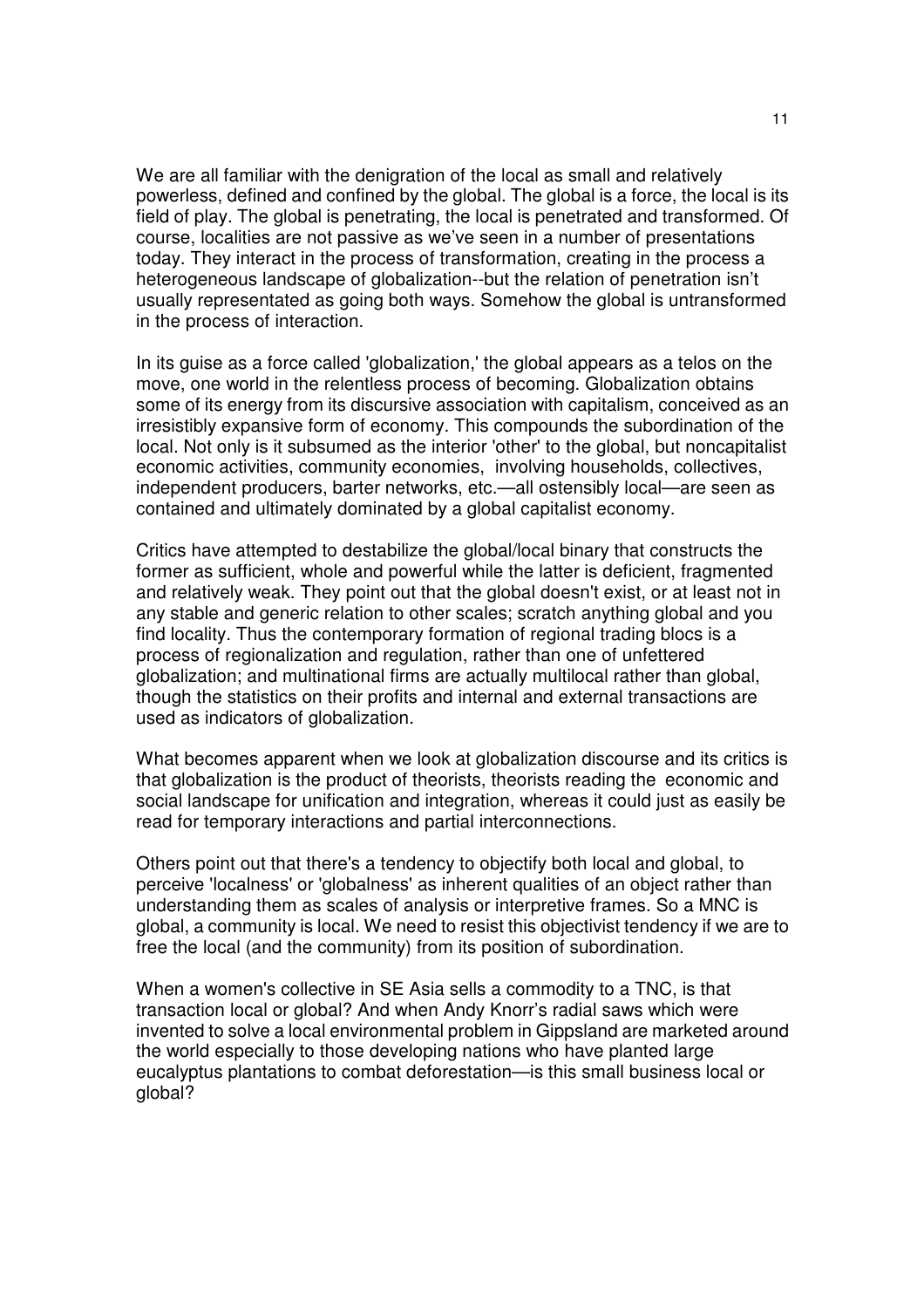Finally, there are the criticisms of the widespread tendency to confuse size or extensiveness with power. Here people cite the limits of large entities: the failures of MNCs to enact their will, if they can even figure out what it is; the failures of large and presumably powerful nation states—the U.S. in Vietnam, the Soviet Union in 1989; chaos theory's affirmation of the ancient saying that a butterfly beating its wings can affect the weather half a world away. All of these critical moves are basically deconstructive: they break down the binary structure of difference, allowing us to see that the global is not global, the local is not local, the local is not powerless or even less powerful.

We cannot assume that because something is local and unique it is not globally consequential. Indeed, it may be extremely powerful, given the impossibility of restricting its meaning or emotional resonance to any particular location. Hope coalesces around the smallest objects, translating their impact to the global dimension. Julie has already mentioned the Mondragon Cooperative Corporation. It has been a catalyst of optimism and action around the world. It's a local experiment operating on a global imaginative and emotional scale. Most recently, for example, Race Matthews' new book Jobs of Our Own revisits the lessons to be learnt from Mondragon and in Melbourne a new group, Mutuality Australia, have formed to talk about the possibilities for similar enterprises in Australia.

Our Community Economies Project is concerned to show that discourse and language are not constrained by size and scale. Why can't we see globalization or 'global transformation' as occurring through repetition, reiteration and replication at a local level, not simply through penetration, domination, and colonization of so-called global forces and agents.

The Community Economies Website is an attempt to use the international spread of the internet to interact with the global conversation about Rethinking Economy. Why can't something as local and small scale as the Fig Tree Community Garden inspire the becoming of communities of difference and non-capitalist economic practices around the world?

## References

- Gibson-Graham, J.K. (1996) The End of Capitalism (As We Knew It): A Feminist Critique of Political Economy Oxford: Blackwell.
- Nancy, J.L. (1991) The Inoperative Community Minneapolis: University of Minnesota Press.
- Singer, L. (1991) 'Recalling a community at loose ends' in The Miami Theory Collective (eds) Community at Loose Ends Minneapolis: University of Minnesota Press.